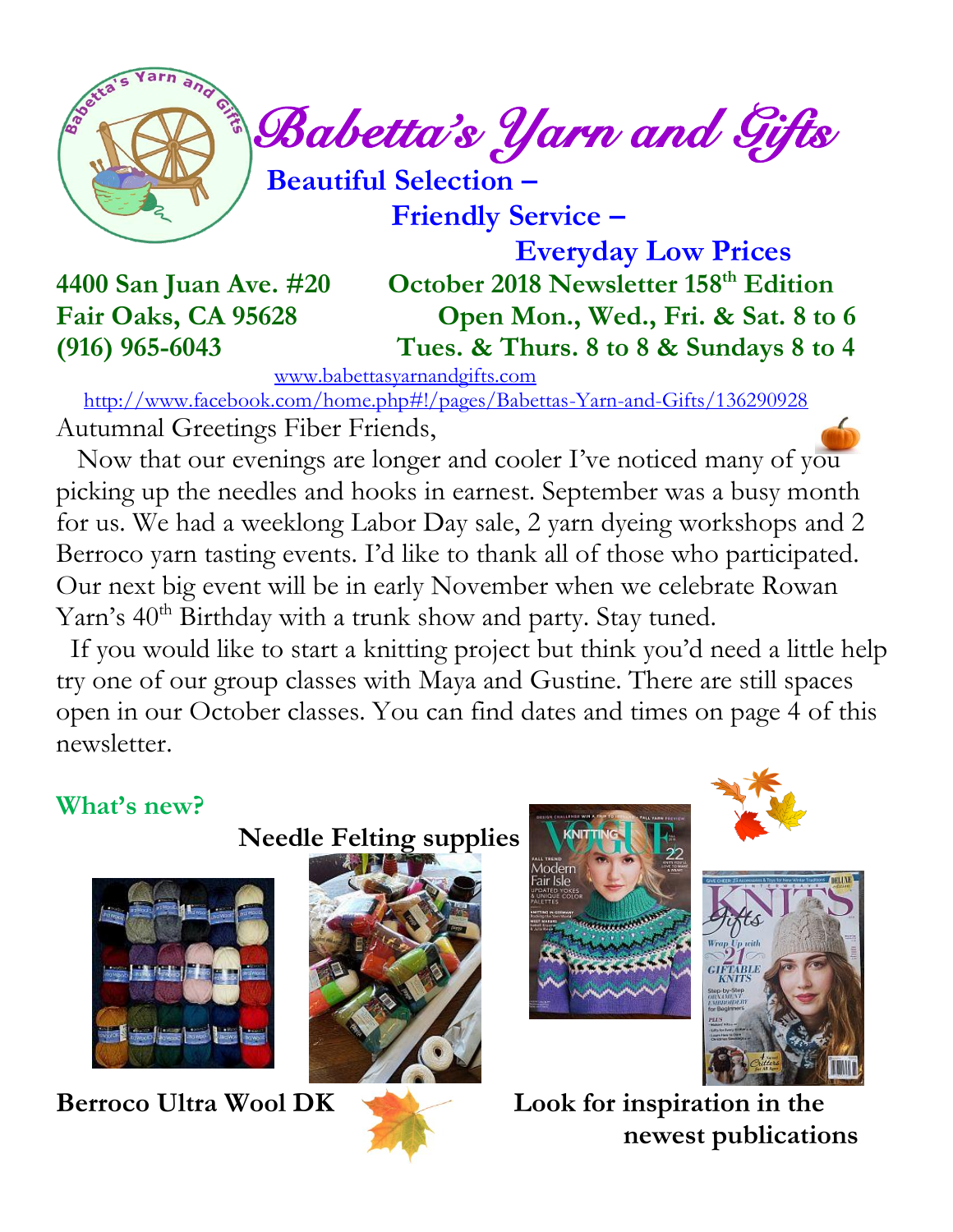

**Wool and the Gang Knitter's Pride Crazy Sexy Wool Shawl Pins**





 **Zing Crochet Hooks**

### **Ginger Interchangeables**



We also received a large order of **Malabrigo** Rasta

Das Paar, Zauber Flower and Boots from **Schoppel** & Oh! By **Hikoo** Over 100 new styles of buttons from **Renaissance Blue Moon**

#### **Coming soon…**

A shipment of **Manos del Uruguay** Alegria

Lots of Bamboo Pop & Bamboo Bloom from **Universal Yarn** and some Uptown Worsted in Team colors

Lots of Goat Milk Lotion from local folks at **Nightingale Farms**

New colors of leather Wrist Rulers from **I Love Handles**

New colors of **Baah Yarns** La Jolla

New yarns from **Trendsetter, Lana Grossa, & GGH Have you seen Michelle Hunter's Oct. KAL?**

Here's the link for more info http://knitpurlhunter.com/kal/





 We have 9 colors of Hikoo Sueno to choose from for this project. It's a lovely DK weight superwash merino/bamboo blend.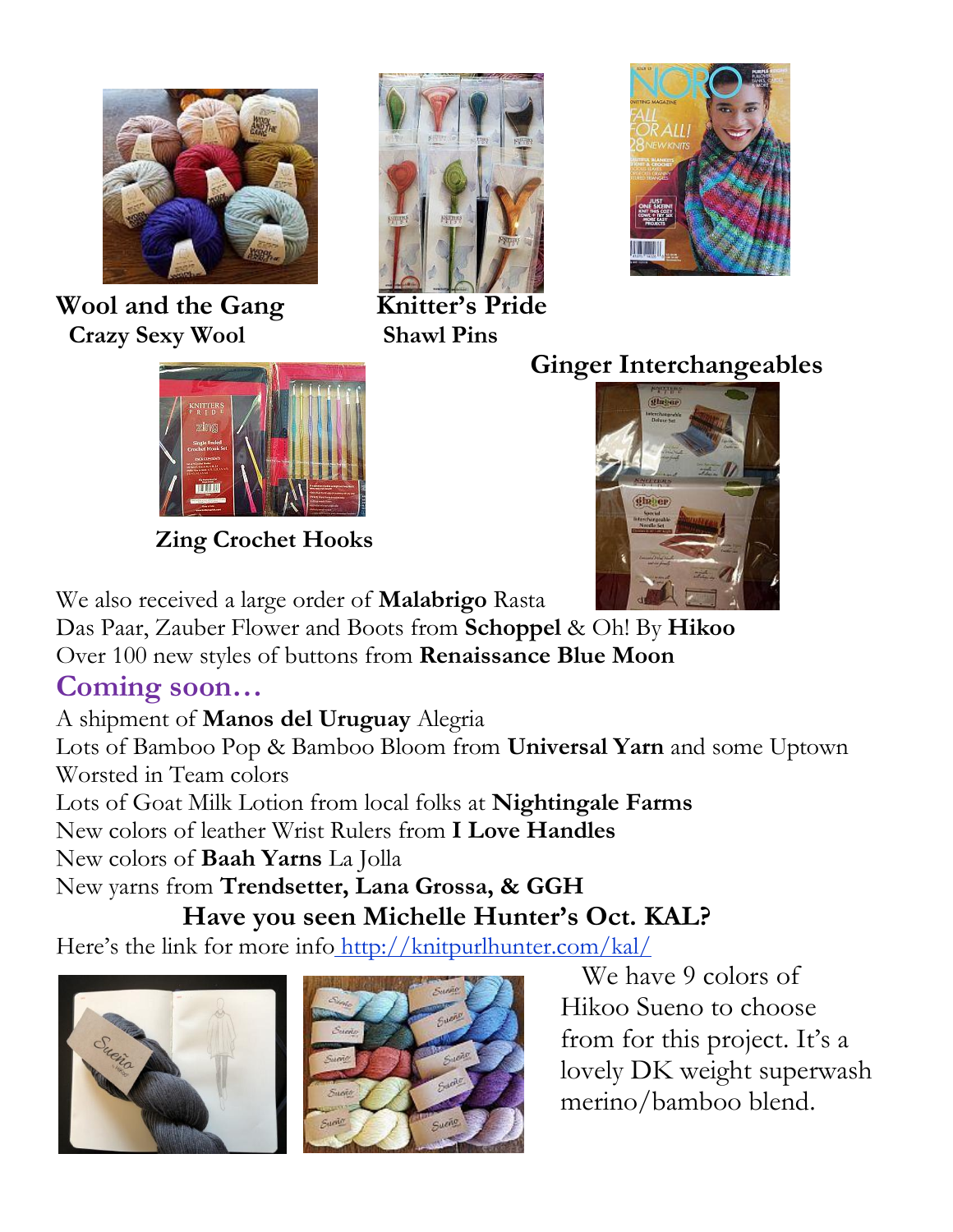# **Upcoming Workshop \*Yarn dyeing workshop with Gustine**

Learn the basics of dyeing and hand-paint your own skein of fingering weight yarn with experienced dyer and fiber expert Gustine. We have 3 spaces left.



Sept. 29 from 10am to 1pm All materials included. Registration \$55



**Alice's Embrace** has really grown since its inception. Read about this wonderful organization and how you can join in making gifts for those suffering with Alzheimer's. <http://www.alicesembrace.com/>You can drop off your donations at Babetta's. We now have an Alice's Embrace Binder so you can pick out a pattern for your donation and we'll make a copy for you. Enjoy pictures of folks receiving your donations on the facebook page. <https://www.facebook.com/AlicesEmbrace/>

## **Classes for October 2018 at Babetta's**

 *In our project classes you can learn to knit anything from scarves to socks to felted purses to lace shawls to hats to sweaters. Pick your project and join in the fun. Our knitters inspire each other to try new things by sharing ideas and showing off their latest creation. Sign up for one of our classes and you will receive a coupon for 10% off.*

 **Pre-registration is required as class sizes are limited. Please choose your dates carefully. Because of scheduling conflicts and complications, make-up classes will only be allowed under special circumstances and individual consideration.**

*Our project class knitting teachers Maya & Gustine have been teaching at Babetta's for 12 years and can help you make your fiber dreams come true in a fun and patient atmosphere.*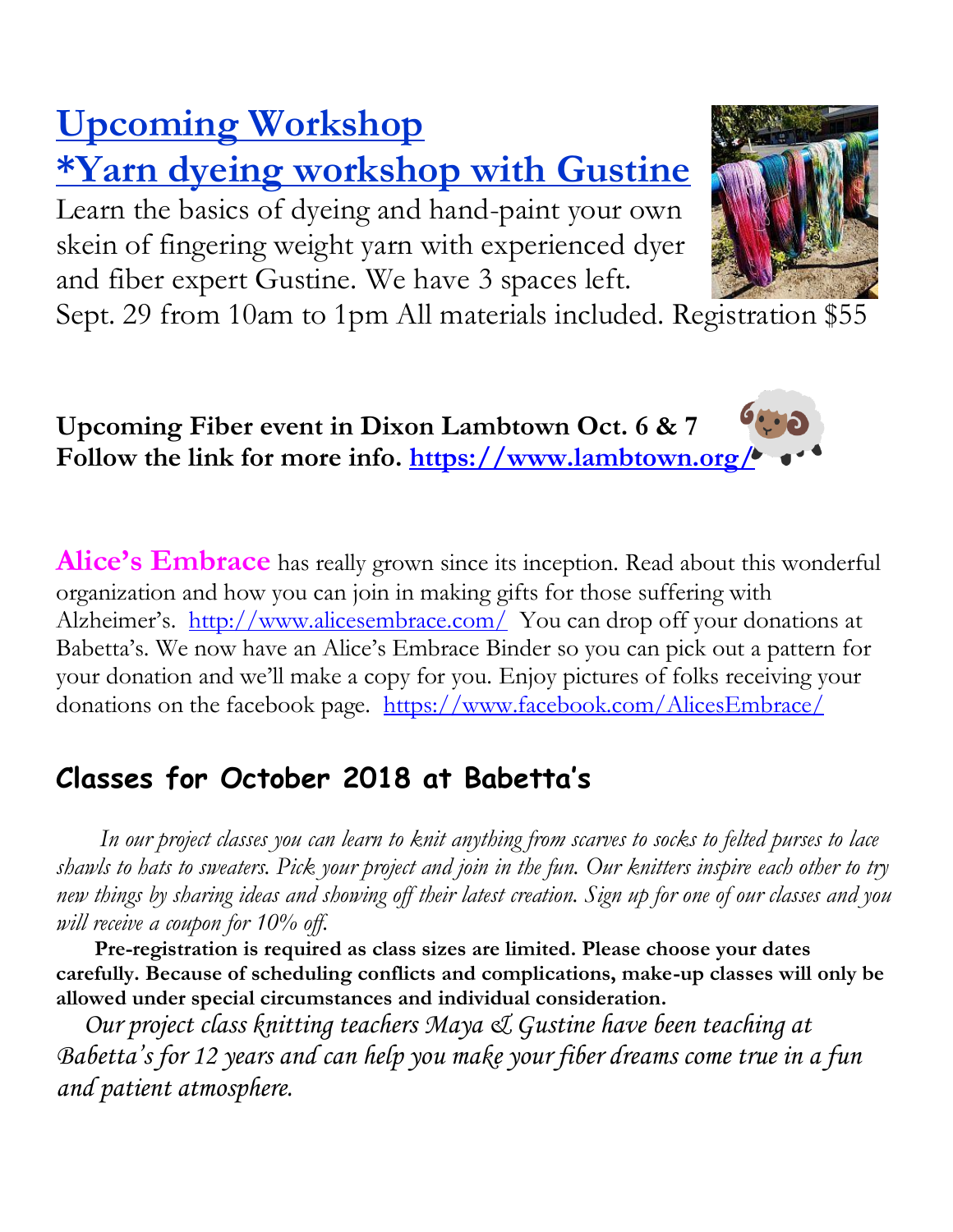**Tuesdays Oct. 2, 9 & 16** Knitting Project 10am – 11:30am fee \$50 Knitting Project 6pm – 7:30pm fee \$50 **Wednesdays Oct. 3, 10 & 17** Knitting Project  $1pm - 2:30pm$  fee \$50 Knitting Project 3:30pm- 5pm fee \$50 **Thursday Oct. 4, 11 & 18** Knitting Project 10am – 11:30am \$50 Knitting Project 6pm – :30pm fee \$50 **Saturdays Oct. 6, 13 & 20** Knitting Project 4pm – 5:30pm fee \$50.

 **Private Lessons**  Knitting or Crochet \$20 an hour Group Knitting or Crochet Private lessons \$15 an hour per person. Spinning or weaving \$25 an hour Group rates are \$20 an hour per person. 50% deposit required when scheduling. Cancellations with less than 24 hour notice will forfeit deposit with exceptions for emergencies. Other cancellations can be transferred to rescheduled lessons or store credit.

#### **Baby Hat Charity Knitting Group**

 How would you like to do some charity knitting/crocheting with a lovely group of people? **"The Purls of Fair Oaks"** meets the second Thursday every month from 10am to noon here at **Babetta's.** This wonderful group of knitters makes newborn hats for local hospitals. If you'd like to come join the group there's always room for more. This month's date is Oct. 11.

# **Free patterns for October 2018**

# **Triangular Pixels**

Materials: 1 skein **Berroco Pixel**, size 8 32" circulars, stitch markers Main section: CO 5 sts Row 1: (rs)k1, yo, k1, yo, pm, k1, pm, yo, k1, yo, k1 Row 2 and all (ws) rows knit Row 3: k1, yo, knit to marker, yo, slm, k1, slm, yo, knit to last st, yo, k1 Repeat these last 2 rows 67 more times. You should have 38 ridges. 2 rows in garter stitch  $= 1$  ridge. Lace section: \*Row 1:(rs) k1, yo, k1, (yo,k2tog) repeat to marker, yo, slm, k1, slm, (yo,k2tog) across to last 2 stitches, k1, yo, k1. Row 2 knit, row 3 as above, row 4 knit\* Repeat between \*\* then lace row 1 once more Return to repeating rows 2 & 3 from main section 5 times